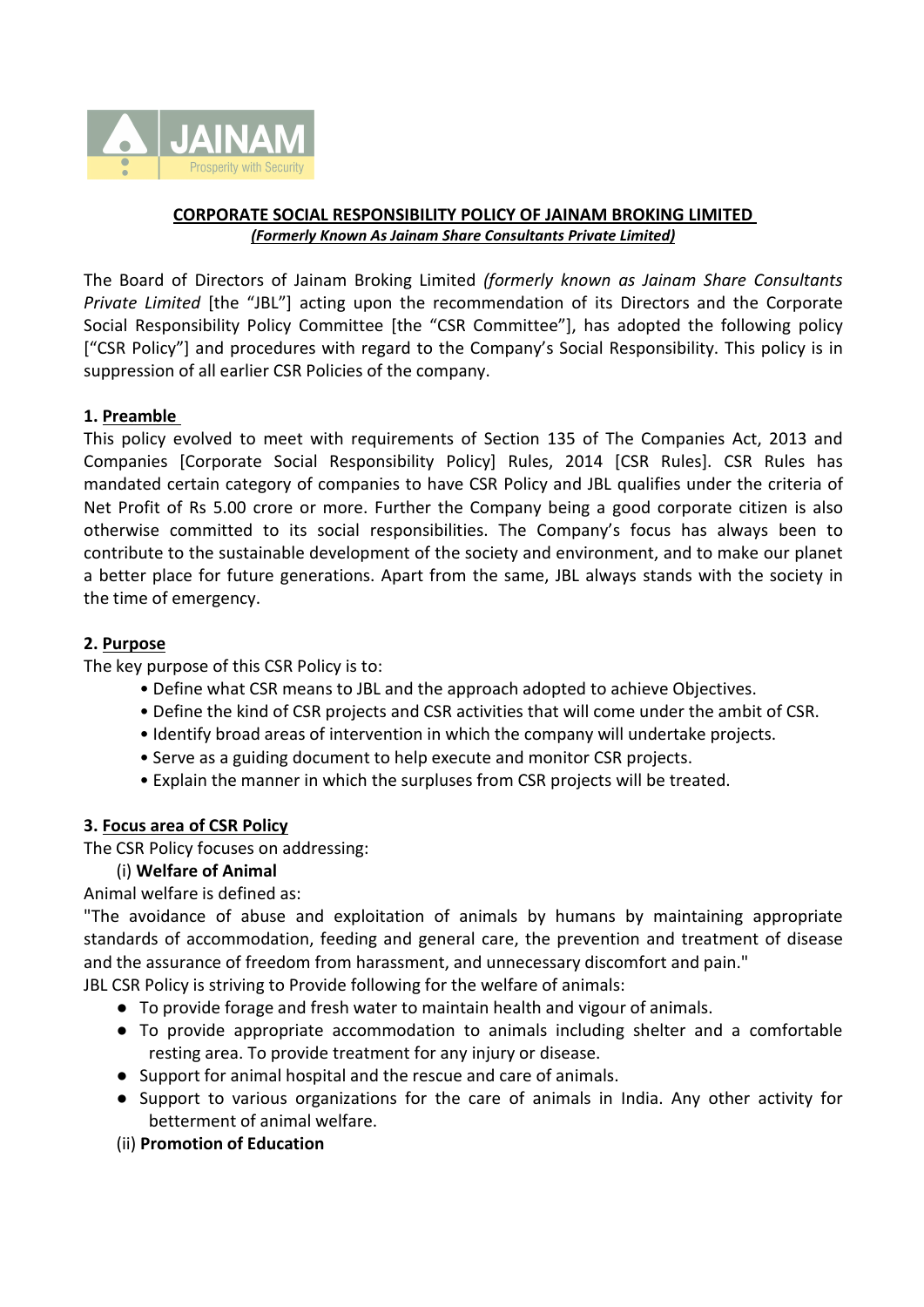Education is the tool for creating an empowered, enlightened society capable of rising to its full potential. Availability of Quality Education for all classes is the way to ensure an equitable and just social system. JBL aims to promote and improve the level of education in India. Promotion of Education is defined as: Promotion of Education, including special education and employment enhancing vocation skills especially among children, women, elderly and the differently abled and livelihood enhancement projects.

JBL CSR Policy is striving to provide following for the promotion of Education:

- To provide scholarships to students who are from underprivileged backgrounds.
- To provide grants for improving the infrastructure. Sponsor Chairs and create endowment funds to assist the students with their studies.
- To provide grant for physical, mental and intellectual development of students.
- To provide grant to hostels for boarding and lodging of students.
- Such other activities as may be required to be undertaken for the promotion of education.

In future the other CSR activities may be undertaken by the Company as suggested by the CSR Committee.

### **4. CSR Committee**

The CSR Committee will consist of three members, out of which at least one director shall be independent director.

Constitution of the CSR Committee shall be as under:

#### **Committee Members**:

| Sr. No. | <b>Name</b>        | <b>Designation</b> |
|---------|--------------------|--------------------|
| ∸.      | Mr. Milan S Parikh | Chairman           |
|         | Ms. Vidhi D Parikh | Member             |
| J.      | Mr. Dilip Morakhia | Member             |

**Meeting, Role, Powers and Responsibilities of CSR Committee:** The Committee will meet at least twice in a year to discuss and review CSR activities and Policy. A quorum of two members is required to be present for the proceedings to take place. Chairman of the Committee when present in the Committee Meeting shall be the Chairman of the meeting. Such other meetings of the Committee can be convened as and when deemed appropriate.

The Committee shall have authority to call such employee(s), senior official(s) and or externals, as it deems fit.

The CSR committee has following powers, authority and responsibilities:

- Identify and implement the CSR activities on behalf of the company;
- Prepare and allocate budget for CSR activities and get approval of the board of directors of the company for the same;
- Designate any employee or department, if necessary, for any specific CSR activities;
- Approve sponsorship, hosting of any programme;
- Identifying, approving any institution for tie up for any CSR activities;
- Define and approve terms, conditions for any CSR programme;
- Prepare periodic report on CSR activities of the company and present the same before the board of directors;
- Ensure all CSR activities are undertaken in the name of company;
- Take such other measure either with or without approval, as the case may be, as necessary to implement the CSR activities, programmed of the company.
- Meets atleast twice a year to review the progress made.